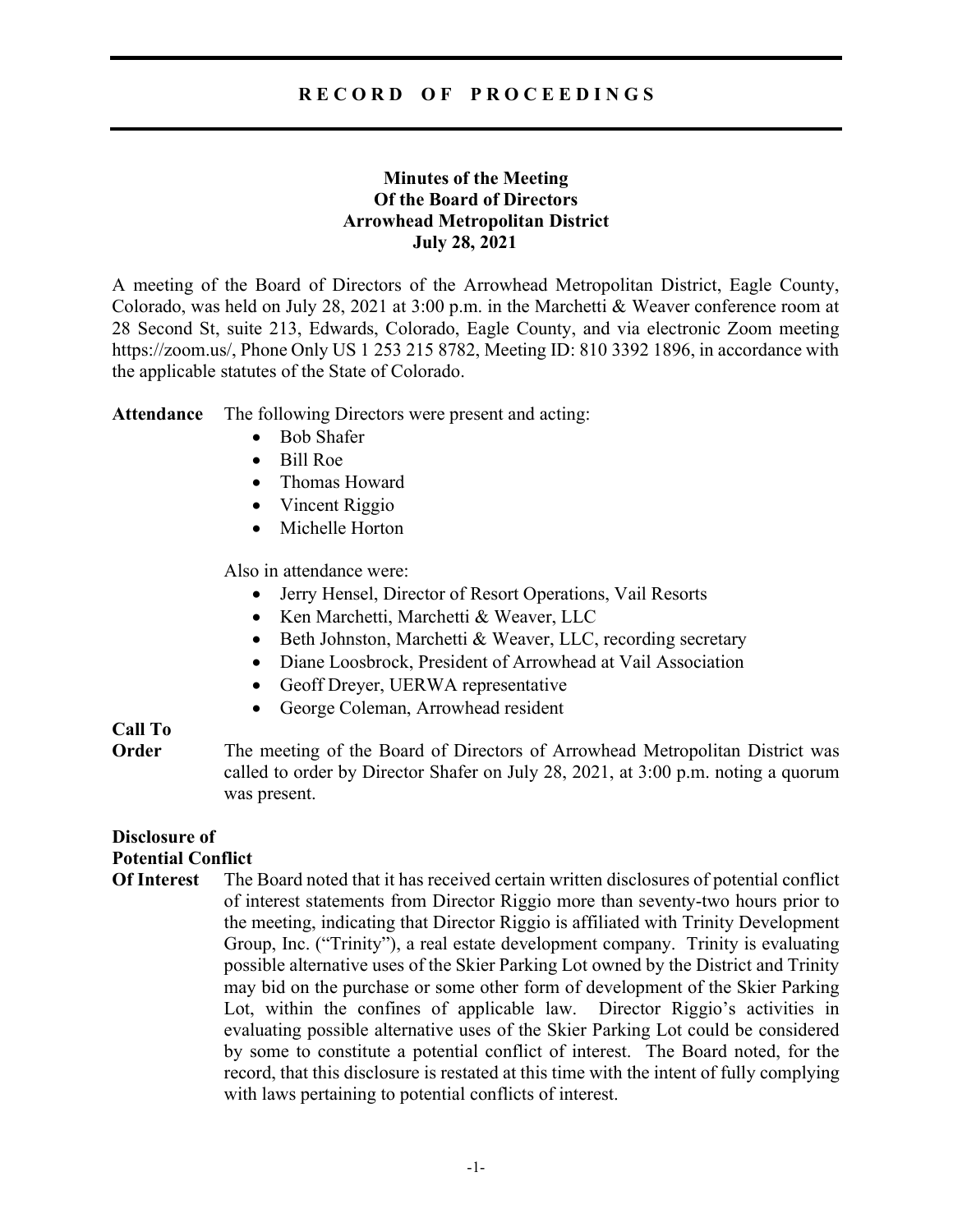### RECORD OF PROCEEDINGS

#### Arrowhead Metropolitan District Board of Directors July 28, 2021 Meeting Minutes

#### Consideration

Of Agenda There were no changes to the agenda.

Minutes The Board reviewed the minutes included in the Board packet and by motion duly made and seconded, it was unanimously

> RESOLVED to approve the minutes of the June 23, 2021 meeting as presented.

#### **Accounts**

Payable Ms. Johnston confirmed that an updated accounts payable list was emailed to the Board prior to the meeting. The Board reviewed the updated Accounts Payable list and by motion duly made and seconded, it was unanimously

RESOLVED to approve the updated Accounts Payable list as presented.

- Time Limits Director Horton presented Roberts Rules use of time limits on discussion topics explaining a time limit is set for each topic and once the time limit is reached, a motion is required to extend the discussion time if necessary. There was additional discussion on changing the start time of meetings from 3:30 pm to 3:00 pm with a 2 hour time limit. Following discussion, the Board requested that starting with August, meetings would start at 3:00 pm and time-blocks would be assigned for discussions.
- Action List The Board reviewed the action list in the packet.

#### UERWA

Update Mr. Dreyer reviewed the following for UERWA:

- The Authority was using direct customer outreach to excessive water users to change water use behavior.
- The Authority was able to provide lists of excessive user customers to Arrowhead Metro District if the Board requested it.
- The primary water counsel for the Authority is changing from Glenn Porzak to Christine Browning.

Mr. Dreyer reviewed the unification matrix outlining different alternatives for the Authority to consolidate with the Eagle River Water and Sanitation District (District). Also reviewed was a letter from Town of Avon discussing the loss of direct representation and other concerns with consolidation and the response from the District proposing Authority representatives to provide input to the District Board. District counsel was tasked with drafting a representative option model.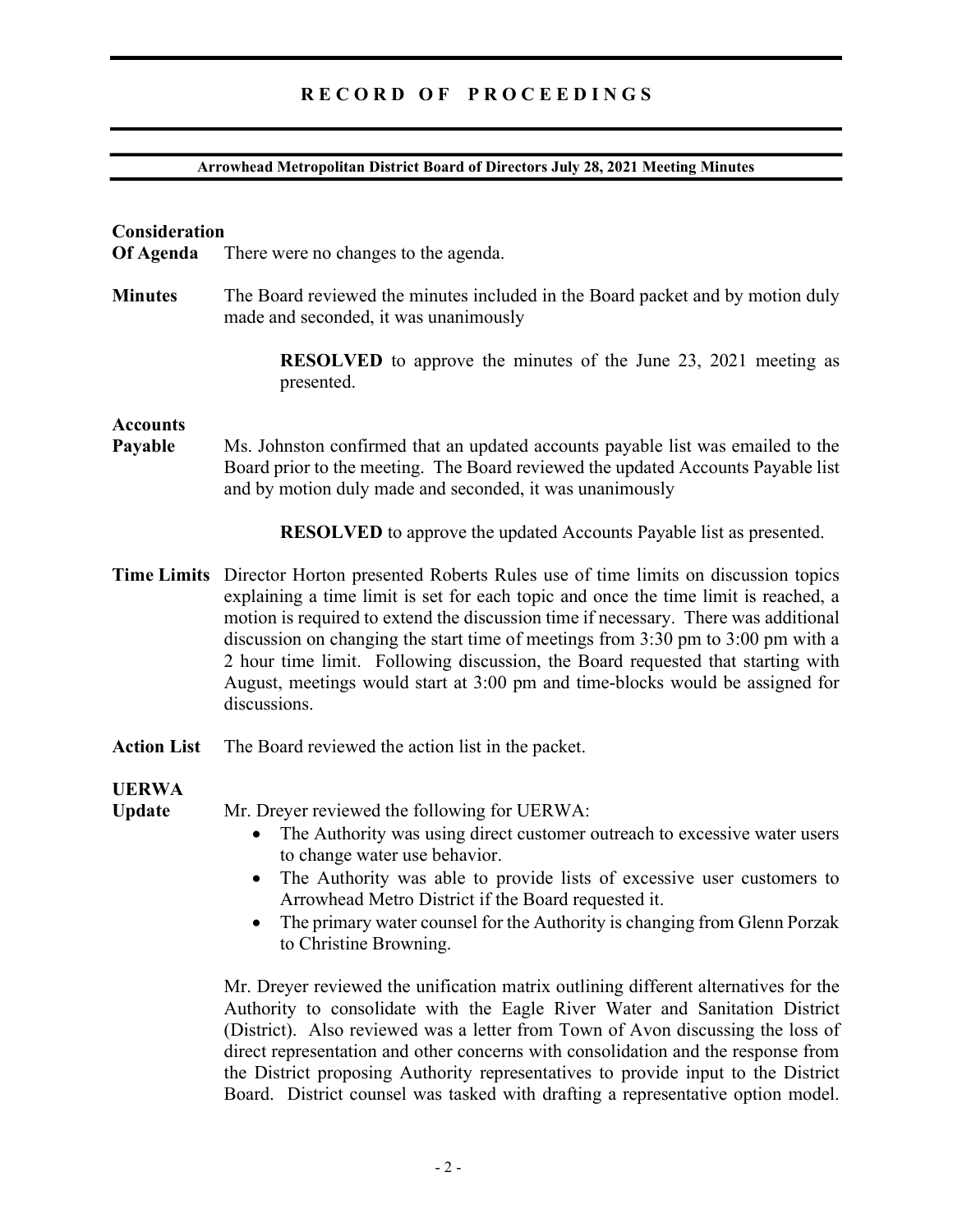#### Arrowhead Metropolitan District Board of Directors July 28, 2021 Meeting Minutes

Mr. Dryer reviewed the Authority's storage basins and ability to supply the Rivers if there was call and the differences between the in basin and out of basin reservoirs. A proposal on unification is expected by the next meeting and the unification process was explained including a resident vote and unanimous Authority vote to dissolve the Authority. Discussion continued on timing, consolidation, and Trailside HOA's successful irrigation water conservation project.

AVA Update Ms. Loosbrock reviewed the following activity for Arrowhead at Vail Association:

- Amended Bylaws were passed.
- Survey results were received and the Metro areas received high owner satisfaction ratings. More transportation, shuttles to other resorts were requested.
- Summer events are on-going.
- Trail groups are coming in to do trail maintenance.
- Trails Master plan was proposed and being reviewed in conjunction with future budgets.
- The HOA Town Hall meeting is August 16 at 5 pm via Zoom.

# Roundabout

Update Director Shafer reviewed the progress to date on the Arrowhead/Edwards Metros working group and there is another meeting scheduled for August 6. The Edwards Metro minutes from June are included in the meeting packet. The District's resident survey results were in and Director Shafer reviewed the responses and discussion continued on the responses and next steps.

# Bond

Refunding Director Horton thanked Mr. Marchetti for sharing his knowledge and experience with bond refunding. Director Horton reviewed the options available and reported that interest rates have dropped further, including for taxable options. Director Horton and Mr. Marchetti reviewed the prior bond refinancing via private placement at Chase Bank. Discussion continued on potentially refinancing other bonds and an update would be given at the next meeting.

# **Operations**

#### Report Mr. Hensel reported:

- There was an issue with the water and it was found that Comcast, during their installation, put a bore through the storm sewer conduit. The damage was being repaired and Comcast is responsible for the costs of the repairs.
- The storm sewer drains need cleaning. Mr. Hensel anticipates that the cleaning will not exceed \$10,000 and is already budgeted in the road maintenance budget line. The Board requested that Mr. Hensel proceed with the cleaning.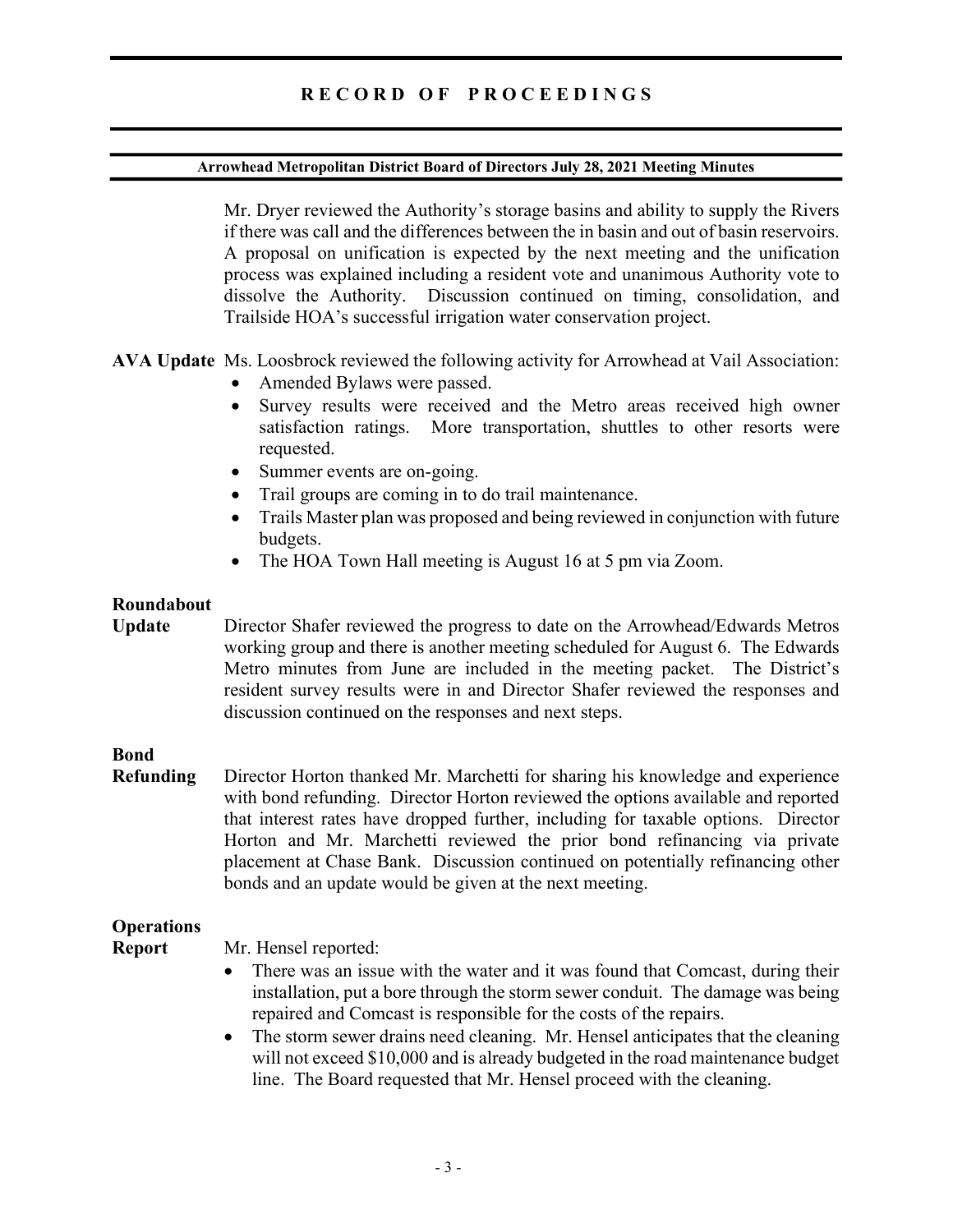### R E C O R D O F P R O C E E D I N G S

#### Arrowhead Metropolitan District Board of Directors July 28, 2021 Meeting Minutes

- The lights are backordered and expected to be delivered at the end of August, pushing installation back to September. The project is expected to be completed by the end of October.
- There is a vehicle in for repairs.
- The asphalt and concrete work have been completed.

# Financial

Statements Mr. Marchetti reviewed the financial statements included in the packet noting items were tracking as expected, sales tax revenue was strong. Discussion turned to the 2022 budget and Mr. Marchetti explained the process and timing. The Board appointed Directors Roe and Horton to the 2022 Budget Committee. Director Howard was asked by the Board to work with Vail Resorts on the winter transportation agreements. Mr. Hensel told the Board that Vail Resorts will be able to provide service hours similar to 2019 for Arrowhead during the 2021-22 season. Discussion continued on transportation services, an evening shuttle, and how to incorporate the resident survey requests into the schedule.

#### Cresta Road

Safety Director Riggio reported on the Cresta Road safety issue reporting that Mr. Collins advised a Resolution to provide stronger backup for the safety measures taken by the Board. Director Riggio reviewed the Resolution, steps taken to increase safety, and meetings with the HOAs. Director Shafer reviewed the letter to Arrowhead Homeowners and Residents and it will be sent to and reviewed by Mr. Collins before distributing and he will attend the HOA President's meeting. Areas on Cresta Road have been identified for installation of speed humps which were designed to decrease speeds to 15 mph. The Board reviewed the suggested sign verbiage to be installed along Cresta Road. Discussion continued on additional safety measures such as installation of mirrors on corners, motion flashers, concerns by HOAs, the engineer's letter, and how to evaluate the success of measures taken. Following discussion, the Resolution was tabled pending receipt of the engineer's letter.

Upon motion duly made and seconded, it was unanimously

 RESOLVED to approve the purchase and installation of speed humps, signage, and other safety enhancements for Cresta Road at a cost not to exceed \$20,000.

Future

Meetings The Board confirmed the next meeting on August 25 would start at 3:00.